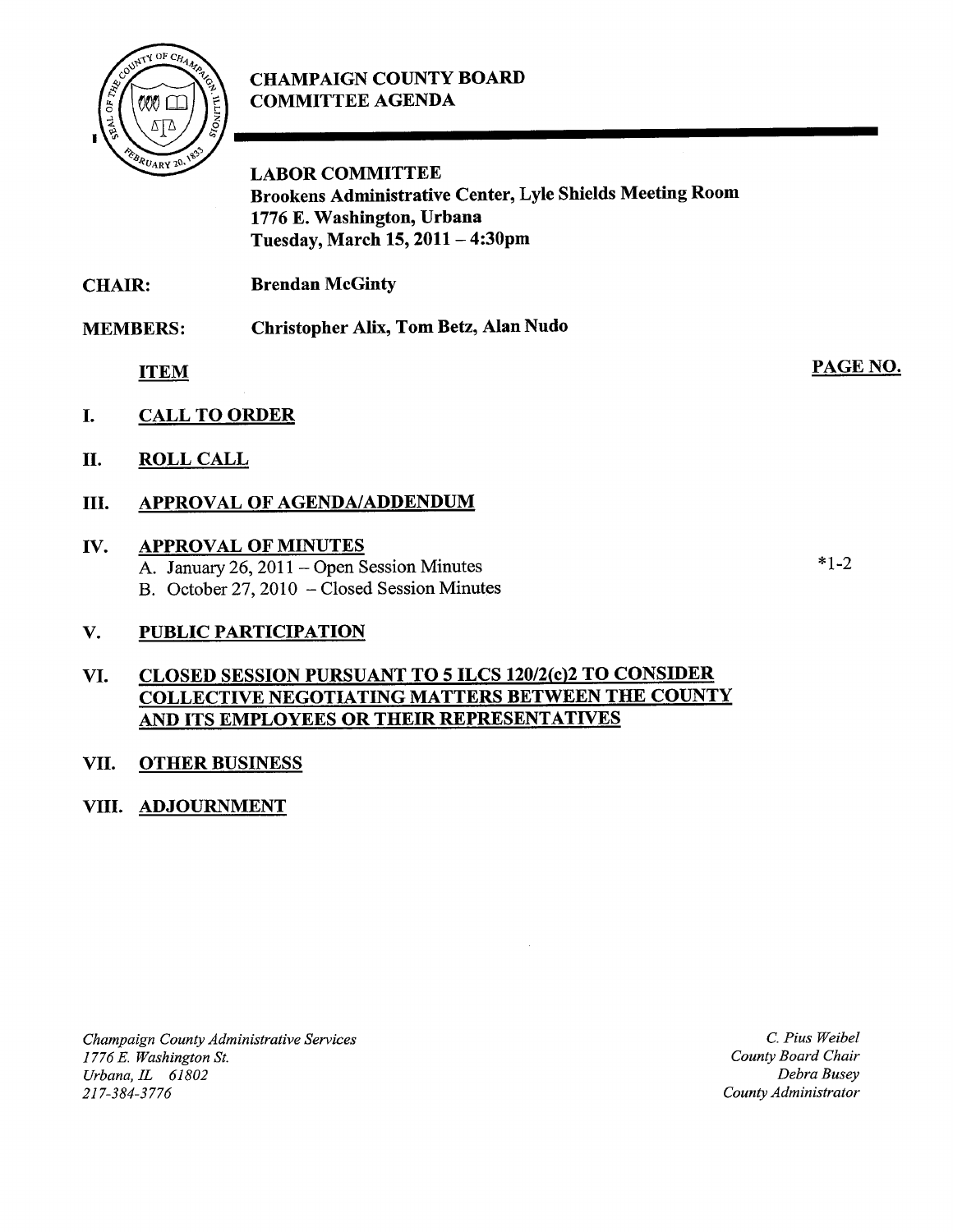| <b>LABOR COMMITTEE</b><br>Wednesday, January 26, 2011<br>1776 E. Washington St., Urbana | Brookens Administrative Center, Jennifer K. Putman Meeting Room                                                                                                       |
|-----------------------------------------------------------------------------------------|-----------------------------------------------------------------------------------------------------------------------------------------------------------------------|
| 4:30 p.m.                                                                               |                                                                                                                                                                       |
| <b>MEMBERS PRESENT:</b>                                                                 | Tom Betz, Greg Knott, Brendan McGinty (Chair), Alan Nudo, C. Pius<br>Weibel                                                                                           |
| <b>MEMBERS ABSENT:</b>                                                                  | None                                                                                                                                                                  |
| <b>OTHERS PRESENT:</b>                                                                  | Kat Bork (Administrative Assistant), Deb Busey (County<br>Administrator), Amanda Tucker (HR Generalist)                                                               |
| <b>CALL TO ORDER</b>                                                                    |                                                                                                                                                                       |
|                                                                                         | McGinty called the meeting to order at 4:34 p.m.                                                                                                                      |
| <b>ROLL CALL</b>                                                                        |                                                                                                                                                                       |
| presence of a quorum.                                                                   | Betz, Knott, McGinty, Nudo, and Weibel were present at the time of roll call, establishing the                                                                        |
| <b>APPROVAL OF AGENDA/ADDENDUM</b>                                                      |                                                                                                                                                                       |
| unanimous support.                                                                      | <b>MOTION</b> by Betz to approve the agenda; seconded by Knott. <b>Motion carried with</b>                                                                            |
| <b>APPROVAL OF MINUTES</b>                                                              |                                                                                                                                                                       |
|                                                                                         | MOTION by Betz to approve the October 27, 2010 open session and October 27, 2010 closed<br>session minutes; seconded by Knott. Motion carried with unanimous support. |
| <b>PUBLIC PARTICIPATION</b>                                                             |                                                                                                                                                                       |
|                                                                                         | There was no public participation.                                                                                                                                    |
|                                                                                         |                                                                                                                                                                       |